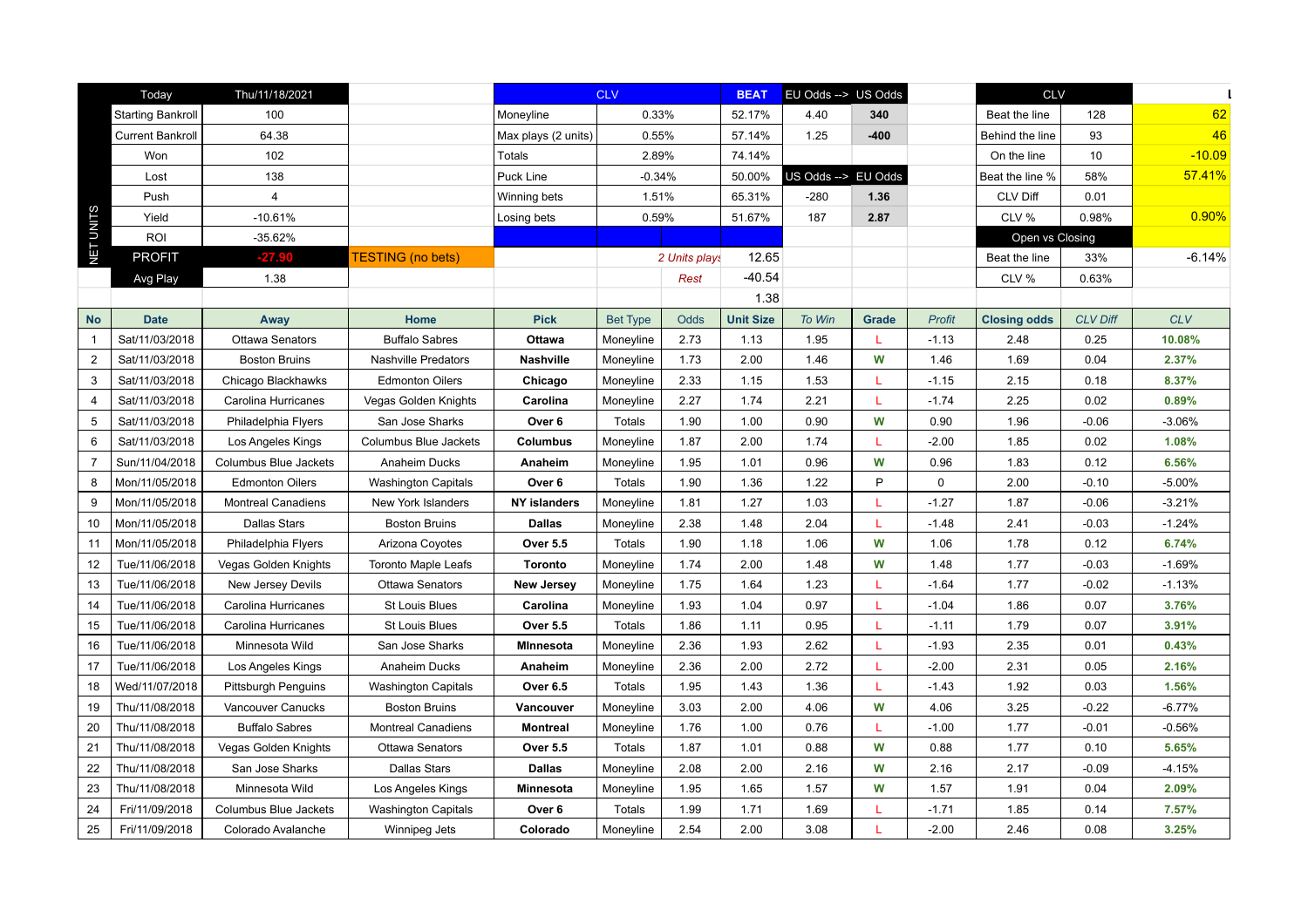| 26 | Fri/11/09/2018 | New York Rangers           | Detroit Red Wings          | <b>NY Rangers</b>   | Moneyline     | 2.13 | 1.38 | 1.56 |   | $-1.38$ | 2.13 | 0.00    | 0.00%    |
|----|----------------|----------------------------|----------------------------|---------------------|---------------|------|------|------|---|---------|------|---------|----------|
| 27 | Fri/11/09/2018 | San Jose Sharks            | <b>St Louis Blues</b>      | Over 6              | Totals        | 2.00 | 1.89 | 1.89 |   | $-1.89$ | 1.95 | 0.05    | 2.56%    |
| 28 | Sat/11/10/2018 | Chicago Blackhawks         | Philadelphia Flyers        | Philadelphia        | Moneyline     | 1.77 | 1.22 | 0.94 | W | 0.94    | 1.77 | 0.00    | 0.00%    |
| 29 | Sat/11/10/2018 | Chicago Blackhawks         | Philadelphia Flyers        | Over 6              | Totals        | 1.96 | 1.23 | 1.18 | L | $-1.23$ | 1.83 | 0.13    | 7.10%    |
| 30 | Sat/11/10/2018 | <b>Nashville Predators</b> | <b>Dallas Stars</b>        | Nashville           | Moneyline     | 1.76 | 2.00 | 1.52 | W | 1.52    | 1.69 | 0.07    | 4.14%    |
| 31 | Sat/11/10/2018 | <b>Detroit Red Wings</b>   | Carolina Hurricanes        | Carolina -1.5       | Puck Line     | 2.20 | 1.00 | 1.20 | L | $-1.00$ | 2.11 | 0.09    | 4.27%    |
| 32 | Sat/11/10/2018 | New York Islanders         | <b>Florida Panthers</b>    | <b>NY Islanders</b> | Moneyline     | 2.53 | 2.00 | 3.06 | L | $-2.00$ | 2.61 | $-0.08$ | $-3.07%$ |
| 33 | Sat/11/10/2018 | Ottawa Senators            | Tampa Bay Lightning        | <b>Over 6.5</b>     | Totals        | 1.99 | 1.69 | 1.67 | W | 1.67    | 2.15 | $-0.16$ | $-7.44%$ |
| 34 | Sat/11/10/2018 | Arizona Coyotes            | <b>Pittsburgh Penguins</b> | Over 6              | Totals        | 1.98 | 1.02 | 1.00 |   | $-1.02$ | 1.89 | 0.09    | 4.76%    |
| 35 | Sat/11/10/2018 | Calgary Flames             | Los Angeles Kings          | Calgary             | Moneyline     | 1.91 | 1.53 | 1.39 | W | 1.39    | 1.97 | $-0.06$ | $-3.05%$ |
| 36 | Sun/11/11/2018 | Minnesota Wild             | St Louis Blues             | Minnesota           | Moneyline     | 2.05 | 2.00 | 2.10 | W | 2.10    | 1.92 | 0.13    | 6.77%    |
| 37 | Sun/11/11/2018 | Minnesota Wild             | St Louis Blues             | <b>Over 5.5</b>     | Totals        | 1.84 | 1.00 | 0.84 |   | $-1.00$ | 1.81 | 0.03    | 1.66%    |
| 38 | Sun/11/11/2018 | New Jersey Devils          | Winnipeg Jets              | <b>New Jersey</b>   | Moneyline     | 2.57 | 1.67 | 2.62 |   | $-1.67$ | 2.62 | $-0.05$ | $-1.91%$ |
| 39 | Sun/11/11/2018 | Calgary Flames             | San Jose Sharks            | Calgary             | Moneyline     | 2.52 | 1.31 | 1.99 | L | $-1.31$ | 2.57 | $-0.05$ | $-1.95%$ |
| 40 | Sun/11/11/2018 | <b>Calgary Flames</b>      | San Jose Sharks            | <b>Over 5.5</b>     | Totals        | 1.84 | 1.50 | 1.26 |   | $-1.50$ | 1.97 | $-0.13$ | $-6.60%$ |
| 41 | Sun/11/11/2018 | Vegas Golden Knights       | <b>Boston Bruins</b>       | <b>Boston</b>       | Moneyline     | 1.61 | 2.00 | 1.22 | W | 1.22    | 1.64 | $-0.03$ | $-1.83%$ |
| 42 | Mon/11/12/2018 | Chicago Blackhawks         | Carolina Hurricanes        | Carolina            | Moneyline     | 1.65 | 1.22 | 0.79 | W | 0.79    | 1.60 | 0.05    | 3.13%    |
| 43 | Mon/11/12/2018 | <b>Nashville Predators</b> | Anaheim Ducks              | Nashville           | Moneyline     | 1.61 | 2.00 | 1.22 |   | $-2.00$ | 1.71 | $-0.10$ | $-5.85%$ |
| 44 | Tue/11/13/2018 | <b>Pittsburgh Penguins</b> | New Jersey Devils          | Over 6              | Totals        | 1.83 | 1.37 | 1.14 | P | 0       |      |         |          |
| 45 | Tue/11/13/2018 | Vancouver Canucks          | New York Islanders         | <b>NY Islanders</b> | Moneyline     | 1.62 | 2.00 | 1.24 | W | 1.24    | 1.60 | 0.02    | 1.25%    |
| 46 | Tue/11/13/2018 | <b>Montreal Canadiens</b>  | <b>Edmonton Oilers</b>     | <b>Montreal</b>     | Moneyline     | 2.22 | 1.08 | 1.32 | L | $-1.08$ | 2.31 | $-0.09$ | $-3.90%$ |
| 47 | Tue/11/13/2018 | <b>Toronto Maple Leafs</b> | Los Angeles Kings          | <b>Toronto</b>      | Moneyline     | 1.80 | 2.00 | 1.60 | W | 1.60    | 1.75 | 0.05    | 2.86%    |
| 48 | Tue/11/13/2018 | <b>Washington Capitals</b> | Minnesota Wild             | Minnesota           | Moneyline     | 1.74 | 2.00 | 1.48 |   | $-2.00$ | 1.69 | 0.05    | 2.96%    |
| 49 | Tue/11/13/2018 | Nashville Predators        | San Jose Sharks            | Nashville           | Moneyline     | 2.31 | 2.00 | 2.62 |   | $-2.00$ | 2.30 | 0.01    | 0.43%    |
| 50 | Wed/11/14/2018 | St Louis Blues             | Chicago Blackhawks         | Chicago             | Moneyline     | 1.87 | 1.02 | 0.89 | W | 0.89    | 1.86 | 0.01    | 0.54%    |
| 51 | Wed/11/14/2018 | St Louis Blues             | Chicago Blackhawks         | Over 6              | Totals        | 1.99 | 1.14 | 1.13 |   | $-1.14$ | 2.08 | $-0.09$ | $-4.33%$ |
| 52 | Wed/11/14/2018 | <b>Boston Bruins</b>       | Colorado Avalanche         | Under 6             | Totals        | 1.83 | 1.00 | 0.83 |   | $-1.00$ | 1.87 | $-0.04$ | $-2.14%$ |
| 53 | Wed/11/14/2018 | Anaheim Ducks              | Vegas Golden Knights       | Anaheim             | Moneyline     | 2.45 | 2.00 | 2.90 | L | $-2.00$ | 2.53 | $-0.08$ | $-3.16%$ |
| 54 | Thu/11/15/2018 | New York Rangers           | New York Islanders         | <b>NY Islanders</b> | Moneyline     | 1.74 | 2.00 | 1.48 | W | 1.48    | 1.79 | $-0.05$ | $-2.79%$ |
| 55 | Thu/11/15/2018 | Tampa Bay Lightning        | Pittsburgh Penguins        | Over 6              | Totals        | 1.83 | 1.62 | 1.34 | W | 1.34    | 1.79 | 0.04    | 2.23%    |
| 56 | Thu/11/15/2018 | <b>Nashville Predators</b> | Arizona Coyotes            | <b>Nashville</b>    | Moneyline     | 1.72 | 2.00 | 1.44 |   | $-2.00$ | 1.68 | 0.04    | 2.38%    |
| 57 | Thu/11/15/2018 | <b>Montreal Canadiens</b>  | <b>Calgary Flames</b>      | <b>Over 5.5</b>     | <b>Totals</b> | 2.00 | 1.00 | 1.00 | L | $-1.00$ | 1.73 | 0.27    | 15.61%   |
| 58 | Thu/11/15/2018 | <b>Toronto Maple Leafs</b> | San Jose Sharks            | <b>Toronto</b>      | Moneyline     | 2.16 | 2.00 | 2.32 | W | 2.32    | 2.26 | $-0.10$ | $-4.42%$ |
| 59 | Fri/11/16/2018 | <b>Buffalo Sabres</b>      | Winnipeg Jets              | <b>Buffalo</b>      | Moneyline     | 2.96 | 1.18 | 2.31 | W | 2.31    | 2.72 | 0.24    | 8.82%    |
| 60 | Fri/11/16/2018 | <b>St Louis Blues</b>      | Vegas Golden Knights       | <b>Over 5.5</b>     | Totals        | 1.96 | 1.00 | 0.96 |   | $-1.00$ | 1.92 | 0.04    | 2.08%    |
| 61 | Fri/11/16/2018 | Toronto Maple Leafs        | Anaheim Ducks              | <b>Toronto</b>      | Moneyline     | 1.88 | 1.74 | 1.53 | W | 1.53    | 1.84 | 0.04    | 2.17%    |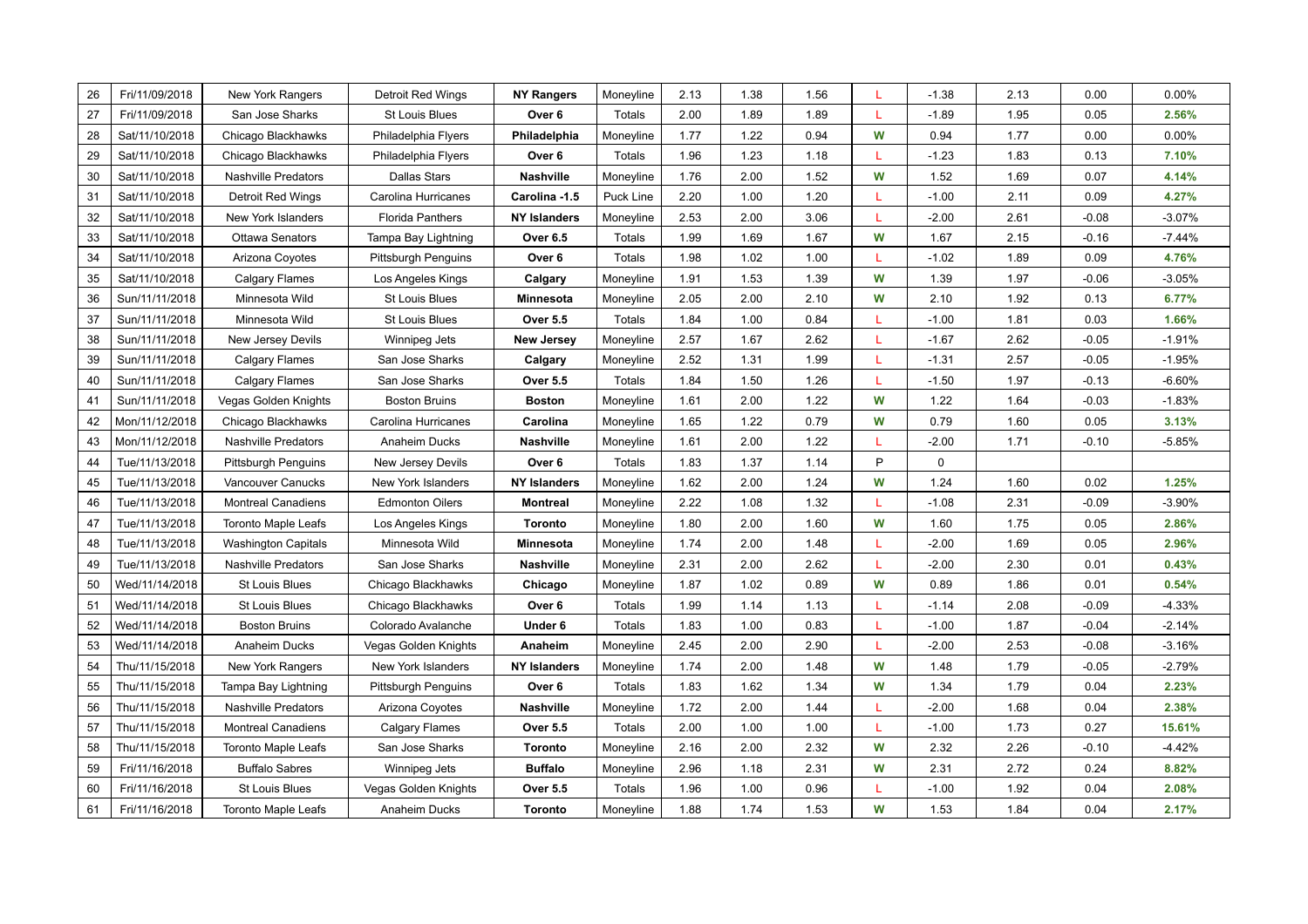| 62 | Sat/11/17/2018 | <b>Montreal Canadiens</b>    | Vancouver Canucks          | <b>Over 5.5</b>     |           | 1.86 | 1.64 | 1.41 |   | $-1.64$ | 1.77 | 0.09    | 5.08%    |
|----|----------------|------------------------------|----------------------------|---------------------|-----------|------|------|------|---|---------|------|---------|----------|
| 63 |                |                              |                            |                     | Totals    | 1.90 |      |      | W |         |      |         | 6.15%    |
|    | Sat/11/17/2018 | Pittsburgh Penguins          | <b>Ottawa Senators</b>     | Over 6              | Totals    |      | 2.00 | 1.80 |   | 1.80    | 1.79 | 0.11    |          |
| 64 | Sat/11/17/2018 | <b>Boston Bruins</b>         | Arizona Coyotes            | <b>Boston</b>       | Moneyline | 1.92 | 1.52 | 1.40 | W | 1.40    | 1.98 | $-0.06$ | $-3.03%$ |
| 65 | Sat/11/17/2018 | <b>St Louis Blues</b>        | San Jose Sharks            | <b>Over 5.5</b>     | Totals    | 1.83 | 1.91 | 1.59 |   | $-1.91$ | 1.86 | $-0.03$ | $-1.61%$ |
| 66 | Sun/11/18/2018 | <b>Dallas Stars</b>          | New York Islanders         | <b>NY Islanders</b> | Moneyline | 1.88 | 1.76 | 1.55 | L | $-1.76$ | 1.93 | $-0.05$ | $-2.59%$ |
| 67 | Sun/11/18/2018 | Colorado Avalanche           | Anaheim Ducks              | Colorado            | Moneyline | 1.93 | 1.38 | 1.28 | W | 1.28    | 1.78 | 0.15    | 8.43%    |
| 68 | Mon/11/19/2018 | Columbus Blue Jackets        | <b>Toronto Maple Leafs</b> | Toronto             | Moneyline | 1.77 | 1.24 | 0.95 | W | 0.95    | 1.72 | 0.05    | 2.91%    |
| 69 | Mon/11/19/2018 | <b>Columbus Blue Jackets</b> | <b>Toronto Maple Leafs</b> | Over 6              | Totals    | 2.02 | 1.24 | 1.26 | P | 0       | 1.95 | 0.07    | 3.59%    |
| 70 | Mon/11/19/2018 | <b>Florida Panthers</b>      | <b>Ottawa Senators</b>     | Over 6              | Totals    | 1.86 | 1.12 | 0.96 | W | 0.96    | 1.79 | 0.07    | 3.91%    |
| 71 | Wed/11/21/2018 | <b>Montreal Canadiens</b>    | New Jersey Devils          | <b>Over 5.5</b>     | Totals    | 1.90 | 1.09 | 0.98 | W | 0.98    | 1.83 | 0.07    | 3.83%    |
| 72 | Wed/11/21/2018 | New York Islanders           | New York Rangers           | <b>NY Islanders</b> | Moneyline | 2.11 | 1.32 | 1.47 |   | $-1.32$ | 1.91 | 0.20    | 10.47%   |
| 73 | Wed/11/21/2018 | Ottawa Senators              | Minnesota Wild             | Over 6              | Totals    | 1.93 | 1.07 | 1.00 | W | 1.00    | 1.89 | 0.04    | 2.12%    |
| 74 | Wed/11/21/2018 | Winnipeg Jets                | Calgary Flames             | Calgary             | Moneyline | 2.00 | 1.03 | 1.03 | W | 1.03    | 1.89 | 0.11    | 5.82%    |
| 75 | Fri/11/23/2018 | Calgary Flames               | Vegas Golden Knights       | Calgary             | Moneyline | 2.18 | 1.23 | 1.45 |   | $-1.23$ | 2.24 | $-0.06$ | $-2.68%$ |
| 76 | Fri/11/23/2018 | <b>Pittsburgh Penguins</b>   | <b>Boston Bruins</b>       | <b>Boston</b>       | Moneyline | 1.90 | 1.64 | 1.48 | W | 1.48    | 2.08 | $-0.18$ | $-8.65%$ |
| 77 | Fri/11/23/2018 | <b>Nashville Predators</b>   | <b>St Louis Blues</b>      | <b>Nashville</b>    | Moneyline | 1.78 | 1.10 | 0.86 |   | $-1.10$ | 1.85 | $-0.07$ | $-3.78%$ |
| 78 | Sat/11/24/2018 | Carolina Hurricanes          | New York Islanders         | <b>Islanders</b>    | Moneyline | 2.26 | 1.88 | 2.37 | W | 2.37    | 2.15 | 0.11    | 5.12%    |
| 79 | Sat/11/24/2018 | <b>Boston Bruins</b>         | <b>Montreal Canadiens</b>  | <b>Boston</b>       | Moneyline | 2.10 | 1.05 | 1.16 | W | 1.16    | 1.93 | 0.17    | 8.81%    |
| 80 | Mon/11/26/2018 | <b>Columbus Blue Jackets</b> | <b>Detroit Red Wings</b>   | <b>Detroit</b>      | Moneyline | 2.25 | 1.23 | 1.54 |   | $-1.23$ | 2.31 | $-0.06$ | $-2.60%$ |
| 81 | Mon/11/26/2018 | <b>Washington Capitals</b>   | New York Islanders         | <b>NY Islanders</b> | Moneyline | 1.92 | 1.26 | 1.16 | L | $-1.26$ | 2.00 | $-0.08$ | $-4.00%$ |
| 82 | Wed/11/28/2018 | <b>St Louis Blues</b>        | Detroit Red Wings          | Detroit             | Moneyline | 2.07 | 1.65 | 1.77 | W | 1.77    | 2.11 | $-0.04$ | $-1.90%$ |
| 83 | Thu/11/29/2018 | New York Islanders           | <b>Boston Bruins</b>       | Under 6             | Totals    | 1.91 | 1.06 | 0.96 | W | 0.96    | 1.79 | 0.12    | 6.70%    |
| 84 | Fri/11/30/2018 | <b>St Louis Blues</b>        | Colorado Avalanche         | Colorado            | Moneyline | 1.65 | 1.63 | 1.06 |   | $-1.63$ | 1.67 | $-0.02$ | $-1.20%$ |
| 85 | Fri/11/30/2018 | St Louis Blues               | Colorado Avalanche         | Over 6              | Totals    | 1.95 | 1.22 | 1.16 |   | $-1.22$ | 2.00 | $-0.05$ | $-2.50%$ |
| 86 | Fri/11/30/2018 | <b>Buffalo Sabres</b>        | <b>Florida Panthers</b>    | <b>Buffalo</b>      | Moneyline | 2.42 | 1.21 | 1.72 | L | $-1.21$ | 2.34 | 0.08    | 3.42%    |
| 87 | Sat/12/01/2018 | San Jose Sharks              | <b>Ottawa Senators</b>     | Over 6              | Totals    | 1.83 | 1.89 | 1.57 | W | 1.57    | 1.70 | 0.13    | 7.65%    |
| 88 | Sat/12/01/2018 | Columbus Blue Jackets        | New York Islanders         | Islanders           | Moneyline | 2.16 | 1.70 | 1.97 | W | 1.97    | 2.20 | $-0.04$ | $-1.82%$ |
| 89 | Sat/12/01/2018 | Detroit Red Wings            | <b>Boston Bruins</b>       | Under 5.5           | Totals    | 1.97 | 1.09 | 1.06 |   | $-1.09$ | 1.99 | $-0.02$ | $-1.01%$ |
| 90 | Sat/12/01/2018 | Winnipeg Jets                | New Jersey Devils          | <b>New Jersey</b>   | Moneyline | 2.22 | 1.13 | 1.38 |   | $-1.13$ | 2.16 | 0.06    | 2.78%    |
| 91 | Sat/12/01/2018 | Tampa Bay Lightning          | <b>Florida Panthers</b>    | <b>Tampa Bay</b>    | Moneyline | 1.81 | 1.07 | 0.87 | W | 0.87    | 1.72 | 0.09    | 5.23%    |
| 92 | Sun/12/02/2018 | San Jose Sharks              | <b>Montreal Canadiens</b>  | Over 6              | Moneyline | 1.91 | 1.16 | 1.06 |   | $-1.16$ | 1.80 | 0.11    | 6.11%    |
| 93 | Tue/12/04/2018 | Winnipeg Jets                | New York Islanders         | <b>Islanders</b>    | Moneyline | 2.23 | 1.85 | 2.28 | L | $-1.85$ | 2.16 | 0.07    | 3.24%    |
| 94 | Tue/12/04/2018 | Ottawa Senators              | <b>Montreal Canadiens</b>  | <b>Over 6.5</b>     | Totals    | 1.95 | 1.87 | 1.78 | W | 1.78    | 1.90 | 0.05    | 2.63%    |
| 95 | Tue/12/04/2018 | Arizona Coyotes              | Los Angeles Kings          | Under 5.5           | Totals    | 1.83 | 1.03 | 0.85 | W | 0.85    | 1.72 | 0.11    | 6.40%    |
| 96 | Thu/12/06/2018 | <b>Columbus Blue Jackets</b> | Philadelphia Flyers        | Over 6              | Totals    | 1.82 | 1.18 | 0.97 | W | 0.97    | 1.72 | 0.10    | 5.81%    |
| 97 | Thu/12/06/2018 | New York Islanders           | <b>Pittsburgh Penguins</b> | <b>Islanders</b>    | Moneyline | 2.71 | 1.08 | 1.85 | L | $-1.08$ | 2.83 | $-0.12$ | $-4.24%$ |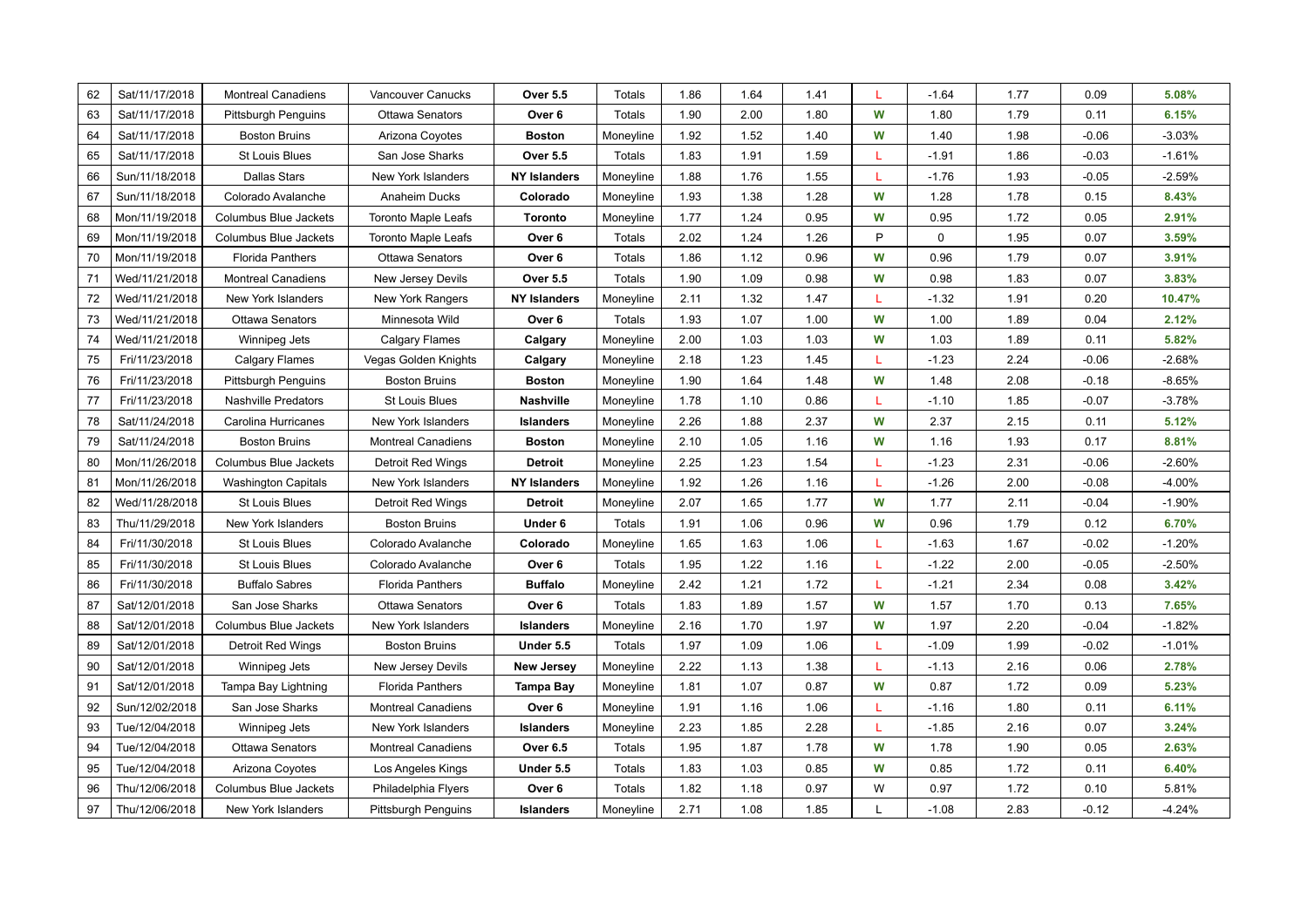| 98         | Thu/12/06/2018 |                            |                                                  |                    |                  |              |              |              | W |                 |              | $-0.09$ | $-4.79%$  |
|------------|----------------|----------------------------|--------------------------------------------------|--------------------|------------------|--------------|--------------|--------------|---|-----------------|--------------|---------|-----------|
| 99         | Sat/12/08/2018 | <b>Montreal Canadiens</b>  | <b>Ottawa Senators</b><br><b>Ottawa Senators</b> | Over 6.5<br>Over 7 | Totals<br>Totals | 1.79<br>2.03 | 1.91<br>1.45 | 1.51<br>1.49 | L | 1.51<br>$-1.45$ | 1.88<br>2.15 | $-0.12$ | $-5.58%$  |
|            |                | <b>Pittsburgh Penguins</b> |                                                  |                    |                  |              |              |              |   |                 |              |         |           |
| 100        | Sat/12/08/2018 | <b>Washington Capitals</b> | Columbus Blue Jackets                            | Over 6.5           | Totals           | 1.95         | 1.31         | 1.24         | L | $-1.31$         | 1.91         | 0.04    | 2.09%     |
| 101        | Sun/12/09/2018 | Philadelphia Flyers        | Winnipeg Jets                                    | Philadelphia       | Moneyline        | 2.93         | 1.06         | 2.05         | L | $-1.06$         | 2.93         | 0.00    | 0.00%     |
| 102        | Sun/12/09/2018 | <b>Montreal Canadiens</b>  | Chicago Blackhawks                               | Over <sub>6</sub>  | Totals           | 1.90         | 1.06         | 0.95         | L | $-1.06$         | 1.92         | $-0.02$ | $-1.04%$  |
| 103        | Sun/12/09/2018 | <b>Calgary Flames</b>      | <b>Edmonton Oilers</b>                           | Calgary            | Moneyline        | 2.17         | 1.02         | 1.19         | L | $-1.02$         | 2.37         | $-0.20$ | $-8.44%$  |
| 104        | Mon/12/10/2018 | Arizona Coyotes            | <b>Boston Bruins</b>                             | Under 5.5          | Totals           | 1.94         | 1.10         | 1.03         | L | $-1.10$         | 1.81         | 0.13    | 7.18%     |
| 105        | Tue/12/11/2018 | Vegas Golden Knights       | New York Islanders                               | <b>Islanders</b>   | Moneyline        | 2.24         | 1.47         | 1.82         | L | $-1.47$         | 2.19         | 0.05    | 2.28%     |
| 106        | Wed/12/12/2018 | <b>Montreal Canadiens</b>  | Carolina Hurricanes                              | <b>Montreal</b>    | Moneyline        | 1.91         | 1.00         | 0.91         | W | 0.91            | 1.88         | 0.03    | 1.60%     |
| 107        | Sun/12/16/2018 | Vegas Golden Knights       | New York Rangers                                 | <b>NY Rangers</b>  | Moneyline        | 2.27         | 1.40         | 1.78         | L | $-1.40$         | 2.34         | $-0.07$ | $-2.99%$  |
| 108.       | Sun/12/16/2018 | Arizona Coyotes            | Carolina Hurricanes                              | Arizona            | Moneyline        | 2.63         | 1.33         | 2.17         | L | $-1.33$         | 2.51         | 0.12    | 4.78%     |
| 109        | Sun/12/16/2018 | Calgary Flames             | <b>St Louis Blues</b>                            | Calgary            | Moneyline        | 1.83         | 1.53         | 1.27         | W | 1.27            | 1.93         | $-0.10$ | $-5.18%$  |
| 110        | Sun/12/16/2018 | Tampa Bay Lightning        | Winnipeg Jets                                    | Tampa Bay          | Moneyline        | 2.04         | 1.36         | 1.41         | L | $-1.36$         | 1.92         | 0.12    | 6.25%     |
| 111        | Tue/12/18/2018 | Detroit Red Wings          | Philadelphia Flyers                              | Detroit            | Moneyline        | 2.47         | 1.42         | 2.09         | L | $-1.42$         | 2.75         | $-0.28$ | $-10.18%$ |
| 112        | Tue/12/18/2018 | <b>Florida Panthers</b>    | <b>Buffalo Sabres</b>                            | Buffalo            | Moneyline        | 1.80         | 1.75         | 1.40         | L | $-1.75$         | 1.87         | $-0.07$ | $-3.74%$  |
| 113        | Tue/12/18/2018 | New York Islanders         | Arizona Coyotes                                  | <b>Islanders</b>   | Moneyline        | 2.10         | 2.00         | 2.20         | W | 2.20            | 2.13         | $-0.03$ | $-1.41%$  |
| 114        | Tue/12/18/2018 | <b>Toronto Maple Leafs</b> | New Jersey Devils                                | <b>Toronto</b>     | Moneyline        | 1.71         | 1.12         | 0.80         | W | 0.80            | 1.65         | 0.06    | 3.64%     |
| 115        | Tue/12/18/2018 | <b>Nashville Predators</b> | Chicago Blackhawks                               | Nashville          | Moneyline        | 1.70         | 2.00         | 1.40         | L | $-2.00$         | 1.69         | 0.01    | 0.59%     |
| 116        | Tue/12/18/2018 | <b>St Louis Blues</b>      | <b>Edmonton Oilers</b>                           | Edmonton           | Moneyline        | 1.71         | 1.68         | 1.19         | L | $-1.68$         | 1.69         | 0.02    | 1.18%     |
| 117        | Tue/12/18/2018 | Anaheim Ducks              | New York Rangers                                 | Anaheim            | Moneyline        | 2.27         | 1.16         | 1.47         | L | $-1.16$         | 2.29         | $-0.02$ | $-0.87%$  |
| 118        | Thu/12/20/2018 | <b>Florida Panthers</b>    | <b>Toronto Maple Leafs</b>                       | Florida            | Moneyline        | 2.84         | 1.50         | 2.76         | L | $-1.50$         | 2.92         | $-0.08$ | $-2.74%$  |
| <b>119</b> | Thu/12/20/2018 | New York Islanders         | Vegas Golden Knights                             | Under 6            | Totals           | 1.85         | 1.00         | 0.85         | P | 0               | 1.84         | 0.01    | 0.54%     |
| 120        | Thu/12/20/2018 | Winnipeg Jets              | San Jose Sharks                                  | San Jose           | Moneyline        | 1.81         | 1.22         | 0.99         | L | $-1.22$         | 1.81         | 0.00    | 0.00%     |
| 121        | Thu/12/20/2018 | Anaheim Ducks              | <b>Boston Bruins</b>                             | <b>Boston</b>      | Moneyline        | 1.65         | 1.92         | 1.25         | W | 1.25            | 1.69         | $-0.04$ | $-2.37%$  |
| 122        | Thu/12/20/2018 | <b>Montreal Canadiens</b>  | Arizona Coyotes                                  | <b>Montreal</b>    | Moneyline        | 2.11         | 2.00         | 2.22         | W | 2.22            | 2.09         | 0.02    | 0.96%     |
| 123        | Sat/12/22/2018 | <b>Pittsburgh Penguins</b> | Carolina Hurricanes                              | Carolina           | Moneyline        | 2.00         | 2.00         | 2.00         | L | $-2.00$         | 1.78         | 0.22    | 12.36%    |
| 124        | Sat/12/22/2018 | <b>Florida Panthers</b>    | Detroit Red Wings                                | Florida            | Moneyline        | 1.75         | 1.04         | 0.78         | W | 0.78            | 1.67         | 0.08    | 4.79%     |
| 125        | Sat/12/22/2018 | Columbus Blue Jackets      | Philadelphia Flyers                              | Under 6.5          | Totals           | 1.88         | 1.00         | 0.88         | L | $-1.00$         | 1.85         | 0.03    | 1.62%     |
| 126        | Sat/12/22/2018 | Los Angeles Kings          | San Jose Sharks                                  | San Jose -1.5      | Moneyline        | 2.18         | 2.00         | 2.36         | L | $-2.00$         | 2.20         | $-0.02$ | $-0.91%$  |
| 127        | Sat/12/22/2018 | Anaheim Ducks              | <b>Buffalo Sabres</b>                            | Buffalo            | Moneyline        | 1.95         | 2.00         | 1.90         | W | 1.90            | 1.91         | 0.04    | 2.09%     |
| 128        | Sun/12/23/2018 | <b>Boston Bruins</b>       | Carolina Hurricanes                              | Carolina           | Moneyline        | 2.03         | 2.00         | 2.06         | W | 2.06            | 2.06         | $-0.03$ | $-1.46%$  |
| 129        | Sun/12/23/2018 | <b>Florida Panthers</b>    | Chicago Blackhawks                               | Florida            | Moneyline        | 2.00         | 1.45         | 1.45         | W | 1.45            | 1.99         | 0.01    | 0.50%     |
| 130        | Sun/12/23/2018 | New York Islanders         | <b>Dallas Stars</b>                              | Under 6            | Totals           | 1.91         | 1.00         | 0.91         | W | 0.91            | 1.80         | 0.11    | 6.11%     |
| 131        | Sun/12/23/2018 | Los Angeles Kings          | Vegas Golden Knights                             | Under 6            | Totals           | 1.99         | 1.00         | 0.99         | L | $-1.00$         | 1.81         | 0.18    | 9.94%     |
| 132        | Thu/12/27/2018 | New Jersey Devils          | <b>Boston Bruins</b>                             | <b>New Jersey</b>  | Moneyline        | 2.71         | 1.50         | 2.57         | W | 2.57            | 3.00         | $-0.29$ | $-9.67%$  |
| 133        | Thu/12/27/2018 | Carolina Hurricanes        | <b>Washington Capitals</b>                       | Carolina           | Moneyline        | 2.51         | 1.38         | 2.08         | L | $-1.38$         | 2.42         | 0.09    | 3.72%     |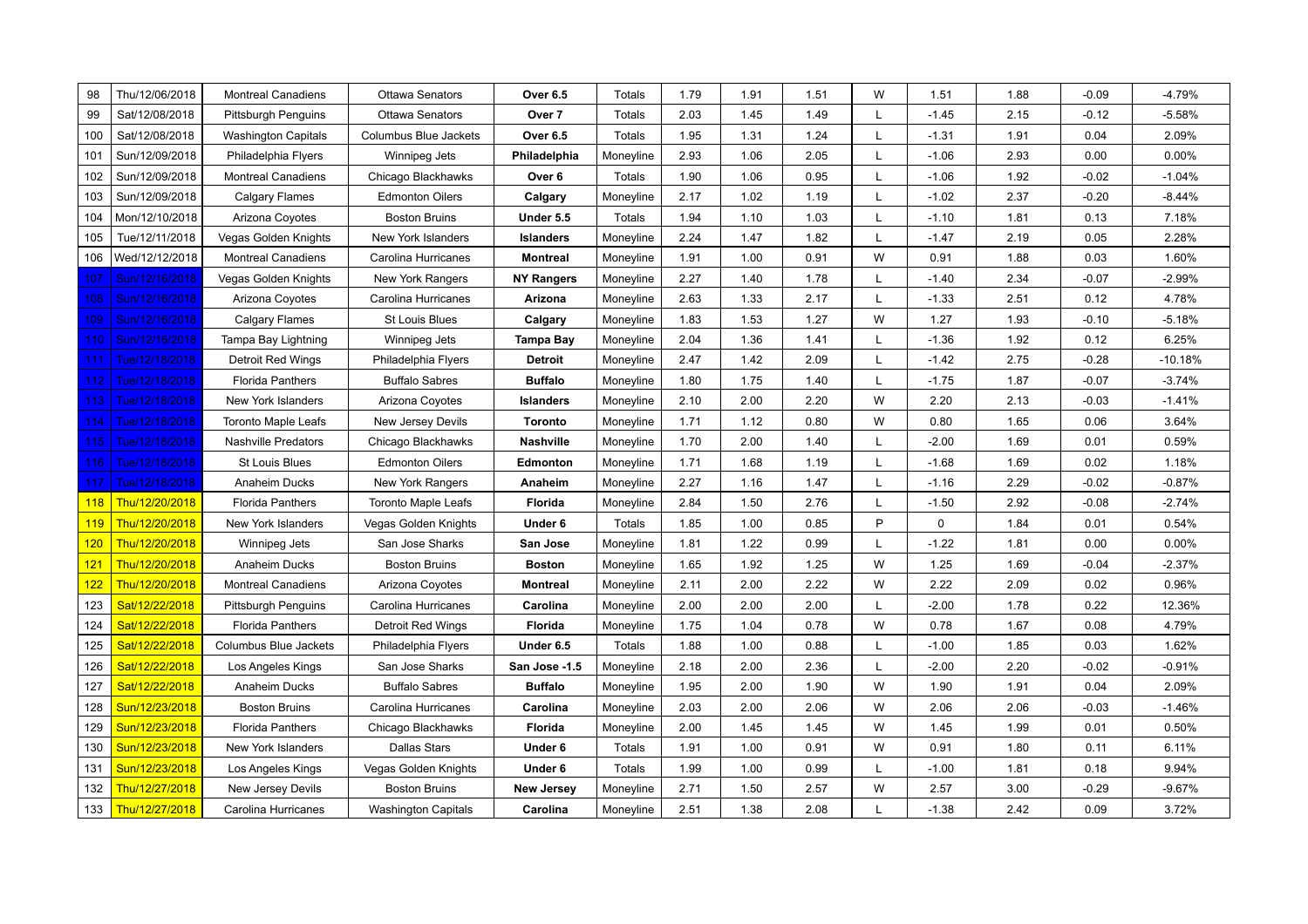| 134 | Thu/12/27/2018 | <b>Calgary Flames</b>       | Winnipeg Jets          | Calgary          | Moneyline | 2.26 | 1.01 | 1.27 | W | 1.27    | 2.27 | $-0.01$ | $-0.44%$ |
|-----|----------------|-----------------------------|------------------------|------------------|-----------|------|------|------|---|---------|------|---------|----------|
| 135 | Thu/12/27/2018 | Anaheim Ducks               | San Jose Sharks        | San Jose         | Moneyline | 1.60 | 2.00 | 1.20 | W | 1.20    | 1.58 | 0.02    | 1.27%    |
| 136 | Thu/12/27/2018 | Arizona Coyotes             | Los Angeles Kings      | Arizona          | Moneyline | 2.22 | 1.02 | 1.24 | L | $-1.02$ | 2.30 | $-0.08$ | $-3.48%$ |
| 137 | Thu/12/27/2018 | Arizona Coyotes             | Los Angeles Kings      | Under 5.5        | Totals    | 1.83 | 1.00 | 0.83 | W | 0.83    | 1.79 | 0.04    | 2.23%    |
| 138 | Sat/12/29/2018 | <b>Detroit Red Wings</b>    | <b>Dallas Stars</b>    | <b>Detroit</b>   | Moneyline | 2.89 | 1.77 | 3.35 | L | $-1.77$ | 3.05 | $-0.16$ | $-5.25%$ |
| 139 | Mon/12/31/2018 | Philadelphia Flyers         | Carolina Hurricanes    | Philadelphia     | Moneyline | 2.12 | 1.22 | 1.37 | L | $-1.22$ | 2.31 | $-0.19$ | $-8.23%$ |
| 140 | Mon/12/31/2018 | Philadelphia Flyers         | Carolina Hurricanes    | Under 6          | Totals    | 1.99 | 1.00 | 0.99 | W | 0.99    | 1.95 | 0.04    | 2.05%    |
| 141 | Mon/12/31/2018 | <b>Pittsburgh Penguins</b>  | Minnesota Wild         | Pittsburgh       | Moneyline | 2.19 | 1.11 | 1.32 | W | 1.32    | 1.98 | 0.21    | 10.61%   |
| 142 | Mon/12/31/2018 | Tampa Bay Lightning         | Anaheim Ducks          | Tampa Bay        | Moneyline | 1.65 | 1.93 | 1.25 | W | 1.25    | 1.65 | 0.00    | 0.00%    |
| 143 | Mon/12/31/2018 | <b>Montreal Canadiens</b>   | <b>Dallas Stars</b>    | Montreal         | Moneyline | 2.37 | 2.00 | 2.74 | W | 2.74    | 2.35 | 0.02    | 0.85%    |
| 144 | Tue/1/01/2019  | Philadelphia Flyers         | Nashville Predators    | Philadelphia     | Moneyline | 2.75 | 1.02 | 1.79 |   | $-1.02$ | 2.75 | 0.00    | 0.00%    |
| 145 | Wed/1/02/2019  | <b>Edmonton Oilers</b>      | Arizona Coyotes        | Edmonton         | Moneyline | 1.95 | 1.02 | 0.97 | W | 0.97    | 1.95 | 0.00    | $0.00\%$ |
| 146 | Thu/1/03/2019  | Carolina Hurricanes         | Philadelphia Flyers    | Philadelphia     | Moneyline | 1.90 | 1.29 | 1.16 |   | $-1.29$ | 1.88 | 0.02    | 1.06%    |
| 147 | Thu/1/03/2019  | Carolina Hurricanes         | Philadelphia Flyers    | Under 6          | Totals    | 1.95 | 1.00 | 0.95 |   | $-1.00$ | 1.90 | 0.05    | 2.63%    |
| 148 | Fri/1/04/2019  | <b>Nashville Predators</b>  | Detroit Red Wings      | <b>Detroit</b>   | Moneyline | 2.64 | 1.06 | 1.74 | W | 1.74    | 2.57 | 0.07    | 2.72%    |
| 149 | Fri/1/04/2019  | <b>Washington Capitals</b>  | <b>Dallas Stars</b>    | Washington       | Moneyline | 2.00 | 1.51 | 1.51 | L | $-1.51$ | 1.93 | 0.07    | 3.63%    |
| 150 | Sat/1/05/2019  | <b>Calgary Flames</b>       | Philadelphia Flyers    | Under 6.5        | Totals    | 2.01 | 1.00 | 1.01 | W | 1.01    | 1.98 | 0.03    | 1.52%    |
| 151 | Sat/1/05/2019  | Minnesota Wild              | <b>Ottawa Senators</b> | Ottawa           | Moneyline | 2.49 | 1.15 | 1.71 | L | $-1.15$ | 2.60 | $-0.11$ | $-4.23%$ |
| 152 | Sun/1/06/2019  | Carolina Hurricanes         | <b>Ottawa Senators</b> | Under 6.5        | Totals    | 1.89 | 1.00 | 0.89 | L | $-1.00$ | 1.69 | 0.20    | 11.83%   |
| 153 | Sun/1/06/2019  | Carolina Hurricanes         | <b>Ottawa Senators</b> | Ottawa           | Moneyline | 2.43 | 2.00 | 2.86 | L | $-2.00$ | 2.53 | $-0.10$ | $-3.95%$ |
| 154 | Sun/1/06/2019  | New York Rangers            | Arizona Coyotes        | Under 6          | Totals    | 1.83 | 1.00 | 0.83 | W | 0.83    | 1.75 | 0.08    | 4.74%    |
| 155 | Sun/1/06/2019  | New Jersey Devils           | Vegas Golden Knights   | <b>Devils</b>    | Moneyline | 2.99 | 1.16 | 2.31 | L | $-1.16$ | 2.73 | 0.26    | 9.52%    |
| 156 | Sun/1/06/2019  | <b>Dallas Stars</b>         | Winnipeg Jets          | Winnipeg         | Moneyline | 1.68 | 1.13 | 0.77 | W | 0.77    | 1.66 | 0.02    | 1.20%    |
| 157 | Sun/1/06/2019  | <b>Edmonton Oilers</b>      | Anaheim Ducks          | Edomonton        | Moneyline | 2.27 | 1.57 | 1.99 | W | 1.99    | 2.44 | $-0.17$ | $-6.97%$ |
| 158 | Mon/1/07/2019  | <b>St Louis Blues</b>       | Philadelphia Flyers    | Under 6          | Totals    | 2.02 | 1.00 | 1.02 | W | 1.02    | 1.96 | 0.06    | 3.06%    |
| 159 | Tue/1/08/2019  | Carolina Hurricanes         | New York Islanders     | <b>Islanders</b> | Moneyline | 1.81 | 1.16 | 0.94 |   | $-1.16$ | 1.91 | $-0.10$ | $-5.24%$ |
| 160 | Tue/1/08/2019  | New York Rangers            | Vegas Golden Knights   | Rangers          | Moneyline | 3.22 | 1.00 | 2.22 |   | $-1.00$ | 3.42 | $-0.20$ | $-5.85%$ |
| 161 | Tue/1/08/2019  | <b>Montreal Canadiens</b>   | Detroit Red Wings      | <b>Montreal</b>  | Moneyline | 1.98 | 1.05 | 1.03 | W | 1.03    | 1.93 | 0.05    | 2.59%    |
| 162 | Tue/1/08/2019  | Minnesota Wild              | <b>Boston Bruins</b>   | Minnesota        | Moneyline | 2.66 | 1.14 | 1.89 |   | $-1.14$ | 2.62 | 0.04    | 1.53%    |
| 163 | Wed/1/09/2019  | Ottawa Senators             | Anaheim Ducks          | Ottawa           | Moneyline | 2.88 | 2.00 | 3.76 | W | 3.76    | 2.96 | $-0.08$ | $-2.70%$ |
| 164 | Thu/1/10/2019  | <b>Dallas Stars</b>         | Philadelphia Flyers    | Philadelphia     | Moneyline | 2.05 | 1.76 | 1.85 | W | 1.85    | 1.93 | 0.12    | 6.22%    |
| 165 | Thu/1/10/2019  | <b>Dallas Stars</b>         | Philadelphia Flyers    | Under 6          | Totals    | 1.98 | 1.00 | 0.98 | W | 0.98    | 1.80 | 0.18    | 10.00%   |
| 166 | Thu/1/10/2019  | <b>Montreal Canadiens</b>   | <b>St Louis Blues</b>  | <b>Montreal</b>  | Moneyline | 2.03 | 1.03 | 1.06 |   | $-1.03$ | 2.16 | $-0.13$ | $-6.02%$ |
| 167 | Fri/1/11/2019  | <b>Florida Panthers</b>     | <b>Calgary Flames</b>  | Florida          | Moneyline | 2.82 | 1.11 | 2.02 | L | $-1.11$ | 2.88 | $-0.06$ | $-2.08%$ |
| 168 | Fri/1/11/2019  | <b>Pittsburgh Penguins</b>  | Anaheim Ducks          | Pittsburgh       | Moneyline | 1.71 | 1.42 | 1.01 | W | 1.01    | 1.76 | $-0.05$ | $-2.84%$ |
| 169 | Sat/1/12/2019  | <b>Vegas Golden Knights</b> | Chicago Blackhawks     | Chicago          | Moneyline | 2.43 | 1.19 | 1.70 | L | $-1.19$ | 2.47 | $-0.04$ | $-1.62%$ |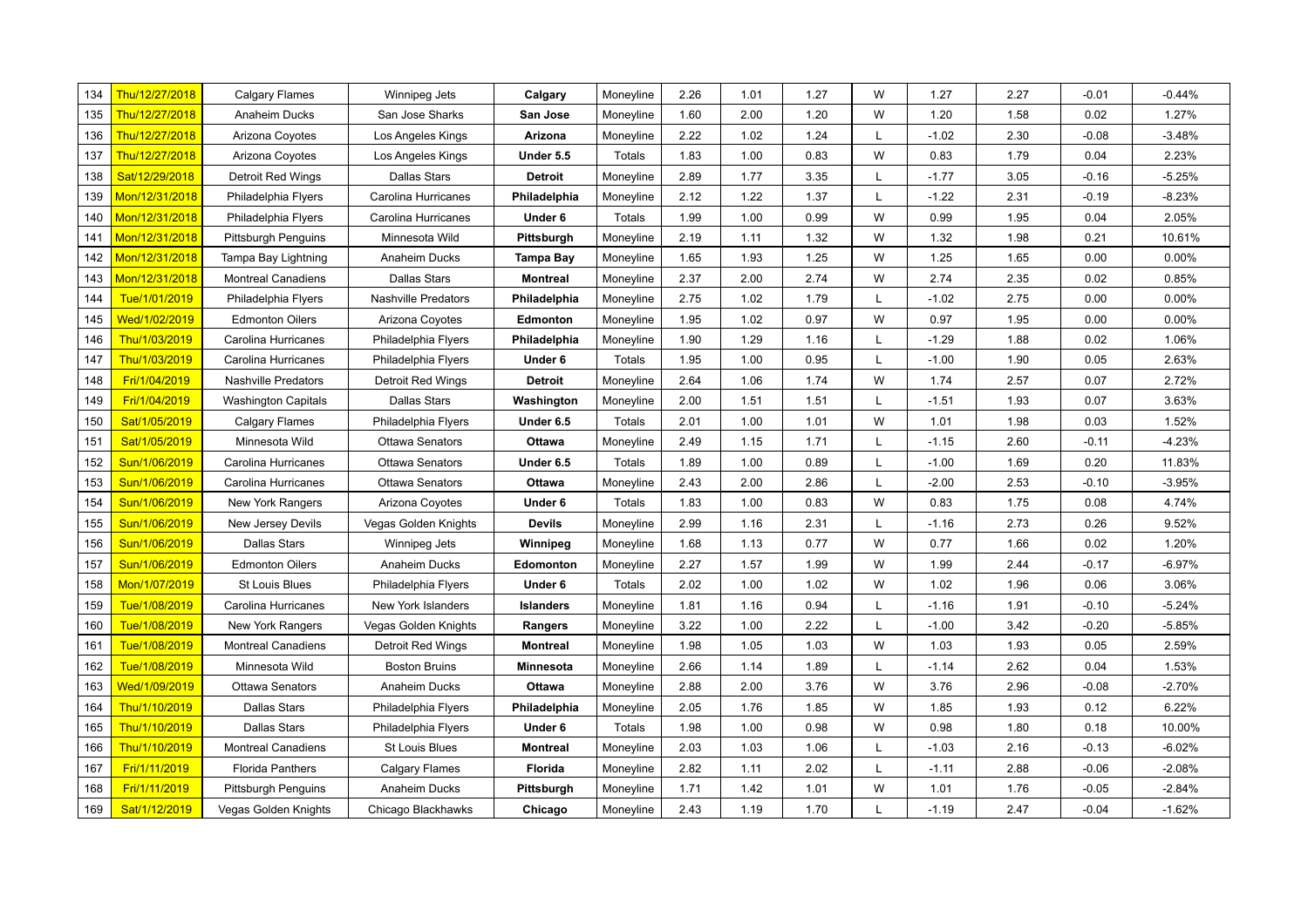| 170 | Sat/1/12/2019 | Arizona Coyotes              | <b>Edmonton Oilers</b>    | Under 6           | Totals    | 1.85 | 1.00 | 0.85 | W | 0.85    | 1.88 | $-0.03$ | $-1.60%$  |
|-----|---------------|------------------------------|---------------------------|-------------------|-----------|------|------|------|---|---------|------|---------|-----------|
| 171 | Sun/1/13/2019 | Anaheim Ducks                | Winnipeg Jets             | Winninpeg -1.5    | Puck Line | 2.31 | 1.00 | 1.31 | L | $-1.00$ | 2.43 | $-0.12$ | $-4.94%$  |
| 172 | Mon/1/14/2019 | Minnesota Wild               | Philadelphia Flyers       | Under 6           | Totals    | 1.85 | 1.00 | 0.85 | L | $-1.00$ | 1.74 | 0.11    | 6.32%     |
| 173 | Mon/1/14/2019 | <b>Montreal Canadiens</b>    | <b>Boston Bruins</b>      | <b>Montreal</b>   | Moneyline | 2.55 | 1.17 | 1.81 | W | 1.81    | 2.62 | $-0.07$ | $-2.67%$  |
| 174 | Tue/1/15/2019 | Carolina Hurricanes          | New York Rangers          | <b>NY Rangers</b> | Moneyline | 2.24 | 1.02 | 1.26 | W | 1.26    | 2.30 | $-0.06$ | $-2.61%$  |
| 175 | Tue/1/15/2019 | Carolina Hurricanes          | New York Rangers          | Under 6           | Totals    | 1.93 | 1.00 | 0.93 | L | $-1.00$ | 1.92 | 0.01    | 0.52%     |
| 176 | Tue/1/15/2019 | Anaheim Ducks                | <b>Detroit Red Wings</b>  | <b>Detroit</b>    | Moneyline | 1.97 | 1.96 | 1.90 | W | 1.90    | 1.96 | 0.01    | 0.51%     |
| 177 | Tue/1/15/2019 | Tampa Bay Lightning          | <b>Dallas Stars</b>       | <b>Tampa Bay</b>  | Moneyline | 1.69 | 1.02 | 0.70 | W | 0.70    | 1.66 | 0.03    | 1.81%     |
| 178 | Wed/1/16/2019 | Colorado Avalanche           | <b>Ottawa Senators</b>    | Ottawa            | Moneyline | 2.52 | 1.22 | 1.85 | W | 1.85    | 2.47 | 0.05    | 2.02%     |
| 179 | Thu/1/17/2019 | Chicago Blackhawks           | New York Rangers          | Under 6.5         | Totals    | 1.91 | 1.00 | 0.91 | L | $-1.00$ | 1.76 | 0.15    | 8.52%     |
| 180 | Fri/1/18/2019 | Ottawa Senators              | Carolina Hurricanes       | Ottawa            | Moneyline | 2.97 | 1.38 | 2.72 | W | 2.72    | 3.11 | $-0.14$ | $-4.50%$  |
| 181 | Sat/1/19/2019 | Anaheim Ducks                | New Jersey Devils         | <b>New Jersey</b> | Moneyline | 1.79 | 1.30 | 1.03 | L | $-1.30$ | 1.74 | 0.05    | 2.87%     |
| 182 | Sat/1/19/2019 | <b>Florida Panthers</b>      | Nashville Predators       | <b>Florida</b>    | Moneyline | 2.99 | 1.17 | 2.33 | W | 2.33    | 2.90 | 0.09    | 3.10%     |
| 183 | Sat/1/19/2019 | <b>Pittsburgh Penguins</b>   | Vegas Golden Knights      | Pittsburgh        | Moneyline | 2.30 | 1.39 | 1.81 | L | $-1.39$ | 2.40 | $-0.10$ | $-4.17%$  |
| 184 | Sat/1/19/2019 | <b>Ottawa Senators</b>       | <b>St Louis Blues</b>     | Ottawa            | Moneyline | 2.91 | 1.12 | 2.14 | L | $-1.12$ | 2.86 | 0.05    | 1.75%     |
| 185 | Sun/1/20/2019 | Carolina Hurricanes          | <b>Edmonton Oilers</b>    | <b>Edmonton</b>   | Moneyline | 2.01 | 1.14 | 1.15 | L | $-1.14$ | 2.08 | $-0.07$ | $-3.37%$  |
| 186 | Tue/1/22/2019 | Arizona Coyotes              | <b>Ottawa Senators</b>    | Ottawa            | Moneyline | 1.99 | 1.33 | 1.32 | L | $-1.33$ | 1.91 | 0.08    | 4.19%     |
| 187 | Tue/1/22/2019 | Carolina Hurricanes          | <b>Calgary Flames</b>     | Under 6.5         | Totals    | 1.94 | 1.00 | 0.94 | W | 0.94    | 1.70 | 0.24    | 14.12%    |
| 188 | Tue/1/29/2019 | Philadelphia Flyers          | <b>New York Rangers</b>   | Under 6.5         | Totals    | 1.97 | 1.00 | 0.97 | W | 0.97    | 1.74 | 0.23    | 13.22%    |
| 189 | Wed/1/30/2019 | <b>Buffalo Sabres</b>        | <b>Dallas Stars</b>       | <b>Buffalo</b>    | Moneyline | 2.48 | 2.00 | 2.96 | L | $-2.00$ | 2.52 | $-0.04$ | $-1.59%$  |
| 190 | Thu/1/31/2019 | Philadelphia Flyers          | <b>Boston Bruins</b>      | Philadelphia      | Moneyline | 2.85 | 1.13 | 2.09 | W | 2.09    | 2.81 | 0.04    | 1.42%     |
| 191 | Fri/2/01/2019 | Vegas Golden Knights         | Carolina Hurricanes       | Under 6           | Totals    | 2.00 | 1.00 | 1.00 | L | $-1.00$ | 2.00 | 0.00    | 0.00%     |
| 192 | Fri/2/01/2019 | Nashville Predators          | <b>Florida Panthers</b>   | Florida           | Moneyline | 2.05 | 1.02 | 1.07 | L | $-1.02$ | 2.03 | 0.02    | 0.99%     |
| 193 | Fri/2/01/2019 | Minnesota Wild               | <b>Dallas Stars</b>       | Minnesota         | Moneyline | 2.24 | 1.41 | 1.75 | L | $-1.41$ | 2.14 | 0.10    | 4.67%     |
| 194 | Fri/2/01/2019 | Toronto Maple Leafs          | <b>Detroit Red Wings</b>  | <b>Detroit</b>    | Moneyline | 2.62 | 1.35 | 2.19 | W | 2.19    | 2.64 | $-0.02$ | $-0.76%$  |
| 195 | Sat/2/02/2019 | Vegas Golden Knights         | <b>Florida Panthers</b>   | Florida           | Moneyline | 2.03 | 1.50 | 1.55 | W | 1.55    | 2.27 | $-0.24$ | $-10.57%$ |
| 196 | Sun/2/03/2019 | Calgary Flames               | Carolina Hurricanes       | Under 6.5         | Totals    | 1.85 | 1.00 | 0.85 | L | $-1.00$ | 1.95 | $-0.10$ | $-5.13%$  |
| 197 | Mon/2/04/2019 | Arizona Coyotes              | Dallas Stars              | Arizona           | Moneyline | 2.71 | 1.06 | 1.81 | L | $-1.06$ | 2.58 | 0.13    | 5.04%     |
| 198 | Tue/2/05/2019 | Vegas Golden Knights         | Tampa Bay Lightning       | Tampa Bay         | Moneyline | 1.61 | 1.18 | 0.72 | L | $-1.18$ | 1.66 | $-0.05$ | $-3.01%$  |
| 199 | Thu/2/07/2019 | Winnipeg Jets                | <b>Montreal Canadiens</b> | <b>Montreal</b>   | Moneyline | 2.04 | 1.04 | 1.08 | W | 1.08    | 1.98 | 0.06    | 3.03%     |
| 200 | Thu/2/07/2019 | Anaheim Ducks                | <b>Ottawa Senators</b>    | Ottawa            | Moneyline | 1.97 | 2.00 | 1.94 | W | 1.94    | 1.91 | 0.06    | 3.14%     |
| 201 | Thu/2/07/2019 | Vegas Golden Knights         | Detroit Red Wings         | <b>Detroit</b>    | Moneyline | 2.37 | 1.77 | 2.42 | L | $-1.77$ | 2.44 | $-0.07$ | $-2.87%$  |
| 202 | Sat/2/09/2019 | <b>Dallas Stars</b>          | Arizona Coyotes           | Arizona           | Moneyline | 2.18 | 1.07 | 1.26 | W | 1.26    | 2.19 | $-0.01$ | $-0.46%$  |
| 203 | Sat/2/09/2019 | <b>Toronto Maple Leafs</b>   | <b>Montreal Canadiens</b> | <b>Montreal</b>   | Moneyline | 2.05 | 1.22 | 1.28 | L | $-1.22$ | 2.11 | $-0.06$ | $-2.84%$  |
| 204 | Sat/2/09/2019 | <b>Columbus Blue Jackets</b> | Vegas Golden Knights      | Columbus          | Moneyline | 2.44 | 1.11 | 1.60 | W | 1.60    | 2.52 | $-0.08$ | $-3.17%$  |
| 205 | Tue/2/12/2019 | <b>Dallas Stars</b>          | <b>Florida Panthers</b>   | <b>Florida</b>    | Moneyline | 1.85 | 1.61 | 1.37 | L | $-1.61$ | 1.87 | $-0.02$ | $-1.07%$  |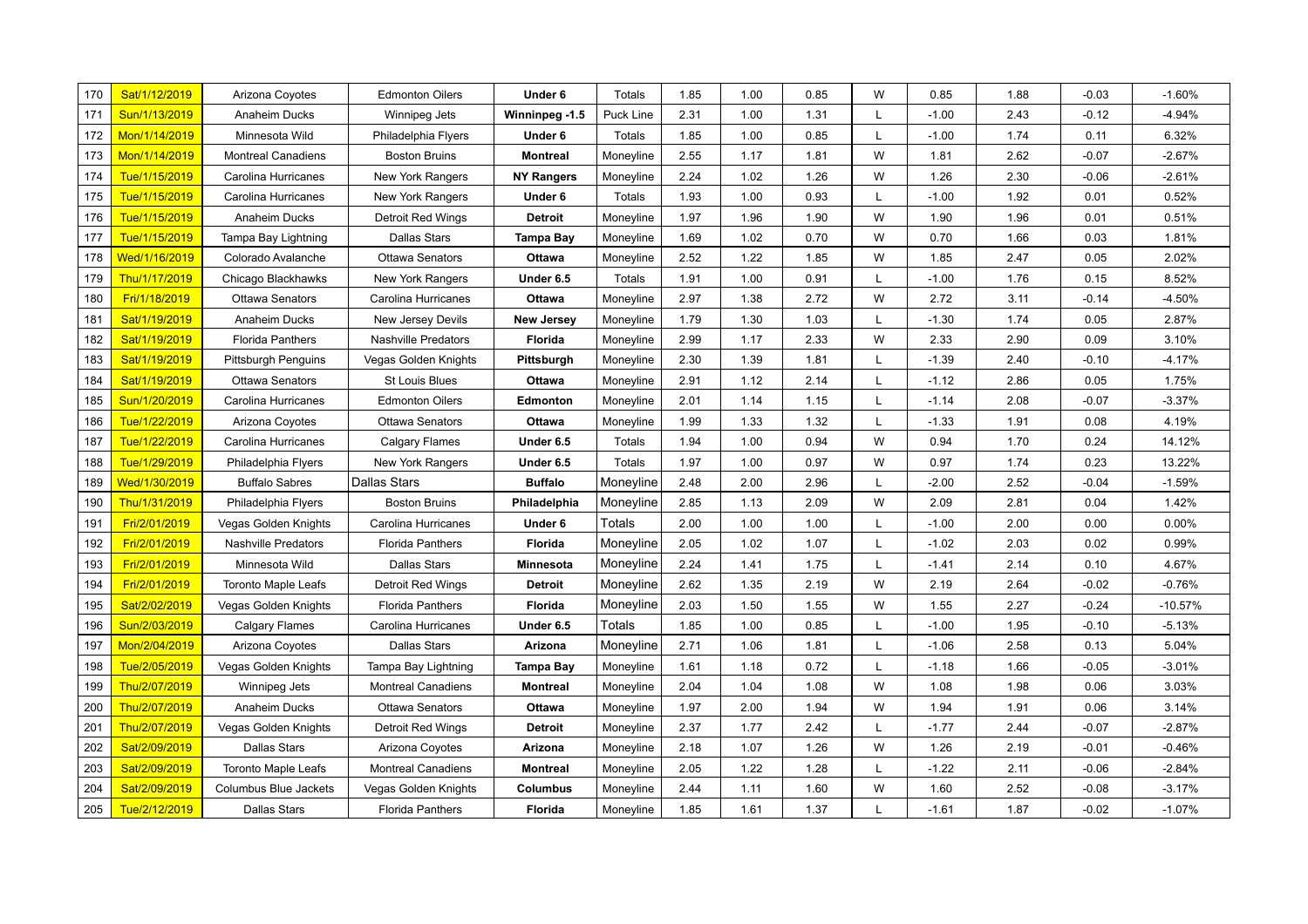| 206 | Thu/2/14/2019 | <b>Montreal Canadiens</b>  | <b>Nashville Predators</b> | <b>Montreal</b>  | Moneyline | 2.46 | 1.08 | 1.58 | L | $-1.08$ | 2.37 | 0.09    | 3.80%    |
|-----|---------------|----------------------------|----------------------------|------------------|-----------|------|------|------|---|---------|------|---------|----------|
| 207 | Fri/2/15/2019 | New Jersey Devils          | Minnesota Wild             | New Jersey       | Moneyline | 3.26 | 1.12 | 2.53 | W | 2.53    | 3.41 | $-0.15$ | $-4.40%$ |
| 208 | Sat/2/16/2019 | <b>St Louis Blues</b>      | Colorado Avalanche         | Colorado         | Moneyline | 2.13 | 1.10 | 1.24 | L | $-1.10$ | 2.07 | 0.06    | 2.90%    |
| 209 | Mon/2/18/2019 | Vegas Golden Knights       | Colorado Avalanche         | Coloraod         | Moneyline | 2.17 | 1.53 | 1.79 | W | 1.79    | 2.07 | 0.10    | 4.83%    |
| 210 | Tue/2/19/2019 | Nashville Predators        | Dallas Stars               | <b>Nashville</b> | Moneyline | 2.05 | 1.06 | 1.11 | W | 1.11    | 1.88 | 0.17    | 9.04%    |
| 211 | Wed/2/20/2019 | <b>Boston Bruins</b>       | Vegas Golden Knights       | Boston           | Moneyline | 2.16 | 1.06 | 1.23 | W | 1.23    | 2.25 | $-0.09$ | $-4.00%$ |
| 212 | Thu/2/21/2019 | Carolina Hurricanes        | <b>Florida Panthers</b>    | Florida          | Moneyline | 1.99 | 1.07 | 1.06 | L | $-1.07$ | 1.97 | 0.02    | 1.02%    |
| 213 | Fri/2/22/2019 | Winnipeg Jets              | Vegas Golden Knights       | Winnipeg         | Moneyline | 2.36 | 1.21 | 1.65 | W | 1.65    | 2.38 | $-0.02$ | $-0.84%$ |
| 214 | Sat/2/23/2019 | <b>Washington Capitals</b> | <b>Buffalo Sabres</b>      | <b>Buffalo</b>   | Moneyline | 2.20 | 1.25 | 1.50 | W | 1.50    | 2.11 | 0.09    | 4.27%    |
| 215 | Sat/2/23/2019 | Anaheim Ducks              | <b>Edmonton Oilers</b>     | <b>Edmonton</b>  | Moneyline | 1.69 | 1.43 | 0.99 | W | 0.99    | 1.65 | 0.04    | 2.42%    |
| 216 | Sun/2/24/2019 | Dallas Stars               | Chicago Blackhawks         | Chicago          | Moneyline | 1.92 | 1.74 | 1.60 | L | $-1.74$ | 1.93 | $-0.01$ | $-0.52%$ |
| 217 | Sun/2/24/2019 | <b>Dallas Stars</b>        | Chicago Blackhawks         | Under 6.5        | Moneyline | 1.88 | 1.00 | 0.88 | L | $-1.00$ | 2.02 | $-0.14$ | $-6.93%$ |
| 218 | Sun/2/24/2019 | Calgary Flames             | <b>Ottawa Senators</b>     | Ottawa           | Moneyline | 3.27 | 1.53 | 3.47 | L | $-1.53$ | 3.01 | 0.26    | 8.64%    |
| 219 | Mon/2/25/2019 | <b>Edmonton Oilers</b>     | <b>Nashville Predators</b> | Edmonton         | Moneyline | 3.10 | 1.06 | 2.23 | L | $-1.06$ | 3.14 | $-0.04$ | $-1.27%$ |
| 220 | Tue/2/26/2019 | Ottawa Senators            | <b>Washington Capitals</b> | Ottawa           | Moneyline | 3.63 | 1.20 | 3.16 | L | $-1.20$ | 3.58 | 0.05    | 1.40%    |
| 221 | Tue/2/26/2019 | Florida Panthers           | Arizona Coyotes            | Florida          | Moneyline | 2.18 | 1.48 | 1.75 | L | $-1.48$ | 2.12 | 0.06    | 2.83%    |
| 222 | Wed/2/27/2019 | Vancouver Canucks          | Colorado Avalanche         | Under 6.5        | Totals    | 1.90 | 1.00 | 0.90 | W | 0.90    | 1.86 | 0.04    | 2.15%    |
| 223 | Thu/2/28/2019 | <b>Edmonton Oilers</b>     | <b>Ottawa Senators</b>     | Ottawa           | Moneyline | 2.20 | 1.50 | 1.80 | L | $-1.50$ | 2.21 | $-0.01$ | $-0.45%$ |
| 224 | Thu/2/28/2019 | <b>Florida Panthers</b>    | Vegas Golden Knights       | Florida          | Moneyline | 2.86 | 2.00 | 3.72 | L | $-2.00$ | 2.65 | 0.21    | 7.92%    |
| 225 | Thu/2/28/2019 | <b>Florida Panthers</b>    | Vegas Golden Knights       | Under 6.5        | Totals    | 1.77 | 1.00 | 0.77 | L | $-1.00$ | 1.83 | $-0.06$ | $-3.28%$ |
| 226 | Thu/2/28/2019 | <b>Dallas Stars</b>        | Los Angeles Kings          | Los Angeles      | Moneyline | 2.08 | 1.14 | 1.23 | L | $-1.14$ | 2.04 | 0.04    | 1.96%    |
| 227 | Fri/3/01/2019 | <b>Edmonton Oilers</b>     | Columbus Blue Jackets      | Edmonton         | Moneyline | 3.01 | 1.06 | 2.13 | W | 2.13    | 2.85 | 0.16    | 5.61%    |
| 228 | Fri/3/01/2019 | <b>Buffalo Sabres</b>      | <b>Toronto Maple Leafs</b> | <b>Buffalo</b>   | Moneyline | 3.27 | 1.03 | 2.34 | L | $-1.03$ | 3.27 | 0.00    | 0.00%    |
| 229 | Fri/3/01/2019 | <b>Detroit Red Wings</b>   | Arizona Coyotes            | Detroit          | Moneyline | 2.55 | 1.23 | 1.91 | L | $-1.23$ | 2.55 | 0.00    | 0.00%    |
| 230 | Sun/3/03/2019 | Vancouver Canucks          | Vegas Golden Knights       | Vancouver        | Moneyline | 3.22 | 1.51 | 3.35 | L | $-1.51$ | 3.35 | $-0.13$ | $-3.88%$ |
| 231 | Sun/3/03/2019 | Colorado Avalanche         | Anaheim Ducks              | Colorado         | Moneyline | 1.79 | 1.19 | 0.94 | L | $-1.19$ | 1.83 | $-0.04$ | $-2.19%$ |
| 232 | Sun/3/03/2019 | <b>Nashville Predators</b> | Minnesota Wild             | Minnesota        | Moneyline | 2.28 | 1.75 | 2.24 | L | $-1.75$ | 2.17 | 0.11    | 5.07%    |
| 233 | Tue/3/05/2019 | <b>Ottawa Senators</b>     | New York Islanders         | Ottawa           | Moneyline | 3.60 | 1.23 | 3.20 | L | $-1.23$ |      |         |          |
| 234 | Tue/3/05/2019 | Minnesota Wild             | Nashville Predators        | Minnesta         | Moneyline | 2.62 | 1.19 | 1.93 | L | $-1.19$ |      |         |          |
| 235 | Tue/3/05/2019 | New York Rangers           | <b>Dallas Stars</b>        | <b>Rangers</b>   | Moneyline | 2.73 | 1.48 | 2.56 | L | $-1.48$ |      |         |          |
| 236 | Tue/3/05/2019 | <b>Detroit Red Wings</b>   | Colorado Avalanche         | Detroit          | Moneyline | 3.14 | 1.01 | 2.16 | L | $-1.01$ |      |         |          |
| 237 | Wed/3/06/2019 | <b>Washington Capitals</b> | Philadelphia Flyers        | Philadelphia     | Moneyline | 2.17 | 1.28 | 1.50 | L | $-1.28$ |      |         |          |
| 238 | Wed/3/06/2019 | <b>Toronto Maple Leafs</b> | Vancouver Canucks          | Vancouver        | Moneyline | 2.71 | 1.08 | 1.85 | W | 1.85    |      |         |          |
| 239 | Wed/3/06/2019 | <b>Calgary Flames</b>      | Vegas Golden Knights       | Calgary          | Moneyline | 2.31 | 1.55 | 2.03 | L | $-1.55$ |      |         |          |
| 240 | Thu/3/07/2019 | <b>Buffalo Sabres</b>      | Chicago Blackhawks         | Under 7          | Totals    | 1.90 | 1.00 | 0.90 | L | $-1.00$ |      |         |          |
| 241 | Thu/3/07/2019 | <b>Florida Panthers</b>    | <b>Boston Bruins</b>       | <b>Florida</b>   | Moneyline | 2.80 | 1.07 | 1.93 | L | $-1.07$ |      |         |          |